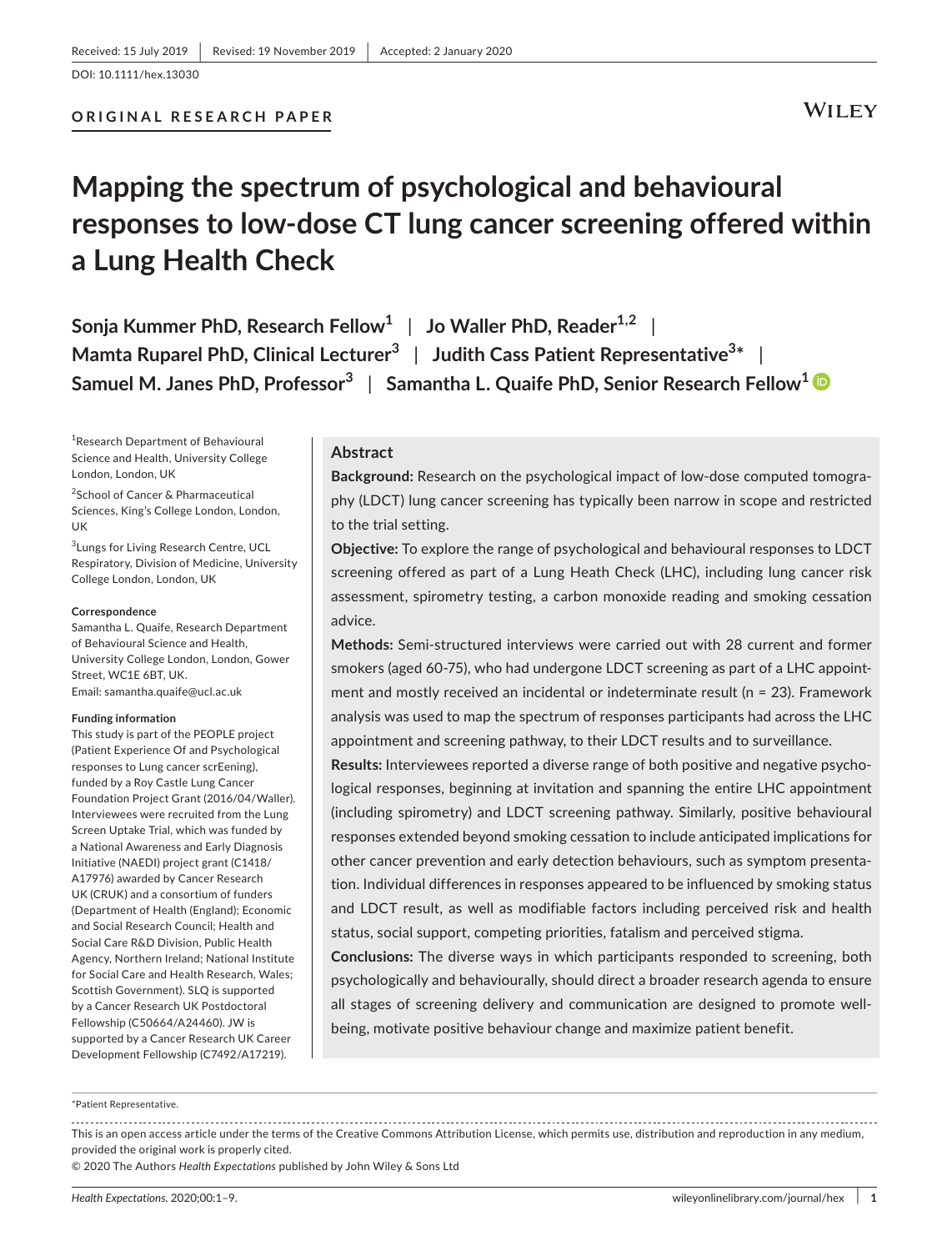#### SMJ is a Wellcome Trust Senior Fellow in SMJ is a wellcome Trust Senior Fellow in<br>Clinical Science (WT107963AIA). **KEYWORDS**

behavioural sciences, early detection of cancer, lung cancer, mass screening, psychology, smoking

# **1** | **INTRODUCTION**

Lung cancer is most frequently diagnosed at an advanced stage (49%-53% at stage 4) $^1$  yet early detection markedly improves prognosis; with five-year survival increasing from 6% at stage 4 to 82% at stage 1A for non-small-cell lung cancer.<sup>2</sup> Implementing low-dose computed tomography (LDCT) lung cancer screening for high-risk groups achieves a stage shift to earlier diagnosis.<sup>3</sup> LDCT screening reduced the relative risk of lung cancer mortality by 20% in the US National Lung Screening Trial (NLST)<sup>3</sup> and by 26% in the Dutch-Belgian trial NELSON.<sup>4</sup> However, there has been concern about the psychological burden of LDCT screening, particularly because the NLST had a high false-positive rate.<sup>3</sup> Trials have since differentiated 'false-positive' results (suspicious for cancer) from 'indeterminate' pulmonary nodules (usually benign but require surveillance).<sup>5</sup> Protocols for incidental findings are also evolving, with some reporting only those conditions for which diagnosis would lead to clinical benefit. Evidence from the trial setting suggests any distress induced by these types of results is relatively short-lived and not clinically significant.<sup>6-8</sup>

While research has focused on whether abnormal results cause any clinical psychological morbidity, the ways in which individuals respond to screening may be more diverse and encompass positive as well as negative dimensions. For example, for some people, screening may provoke conscious awareness of risk and distress whereas for others, regular screening may offer a reassuring safety net, providing a positive means of managing risk of lung cancer mortality. The psychosocial component of the Danish Lung Cancer Screening Trial (DLCST) developed a condition-specific measure of more diverse psychosocial consequences, $\degree$  which consists of responses spanning social, cognitive and attitudinal domains (eg focus on airway symptoms, existential values). Interestingly, these responses were observed among both 'screened' intervention participants and 'no screen' control participants, $^{10}$  suggesting aspects of the screening pathway other than the LDCT test itself (eg communicating individual risk status, lung function tests) may have psychological consequences. There are also likely to be individual differences in the way people experience screening and respond to abnormal results, with studies beginning to implicate cognitive risk factors such as higher affective risk perceptions and self-blame in adverse psychological outcomes.<sup>10,11</sup>

The downstream effects of lung cancer screening on behaviour may be similarly diverse. Ongoing research efforts are directed to understand whether screening undermines or promotes smoking abstinence and how to effectively embed cessation advice and treatment.<sup>12</sup> However, a qualitative study in the United States found lung screening participants also reported improvements in diet and physical activity, $13$  suggesting the behavioural impact extends beyond smoking. Indeed, evidence drawn from studies of screening for other cancer types,  $14$  as well as the diagnostic setting, point to potentially wider-ranging positive and negative effects across prevention and early detection behaviour. For example, false-positive breast screening results have been associated with lower subsequent screening uptake,<sup>15</sup> and all-clear diagnostic test results as well as negative bowel screening results with reduced concern about symptoms and delayed presentation.<sup>16,17</sup>

The scope of psychological research on the impact of LDCT screening therefore needs expanding to understand the diverse ways in which individuals respond to screening as well as the potential implications for patient experience, well-being and cancer control. This evidence should inform the design of patient-centred screening communication and delivery to optimize screening benefit. The present study aimed to explore and map the diverse spectrum of positive and negative psychological and behavioural responses among individuals with indeterminate and incidental LDCT screening results across the entire screening pathway.

# **2** | **MATERIAL AND METHODS**

#### **2.1** | **Participants**

Current and former smokers (aged 60-75) were interviewed four to eight months (Mean: 6 months) after having LDCT screening as part of the Lung Screen Uptake Trial (LSUT).<sup>18</sup> LSUT was a randomized controlled trial aiming to improve uptake of lung cancer screening by high-risk individuals (current or recent (quit < 7 years) former smokers, aged 60-75 years) as part of a 'real-world' demonstration screening service. Individuals were invited to a Lung Health Check (LHC) appointment, which included a medical and smoking history, spirometry and carbon monoxide tests, NCSCTaccredited 'Very Brief Advice' on smoking cessation<sup>19</sup> and a LDCT scan for those who were eligible based on their risk of lung cancer. Three months after their LDCT scan, purposive sampling was used to recruit a heterogeneous subsample of participants from LSUT who varied in smoking status (current and former), LDCT results (incidental and indeterminate pulmonary nodule) and socio-economic position (SEP; high and low). A sampling matrix was drawn from a preliminary trial database using these three characteristics. LSUT participants, who fit each of the eight different combinations of characteristics and had consented to further contact, were invited to take part by letter. A researcher (SLQ) checked the demographic and smoking characteristics of those who responded over the phone to ensure each combination of characteristics from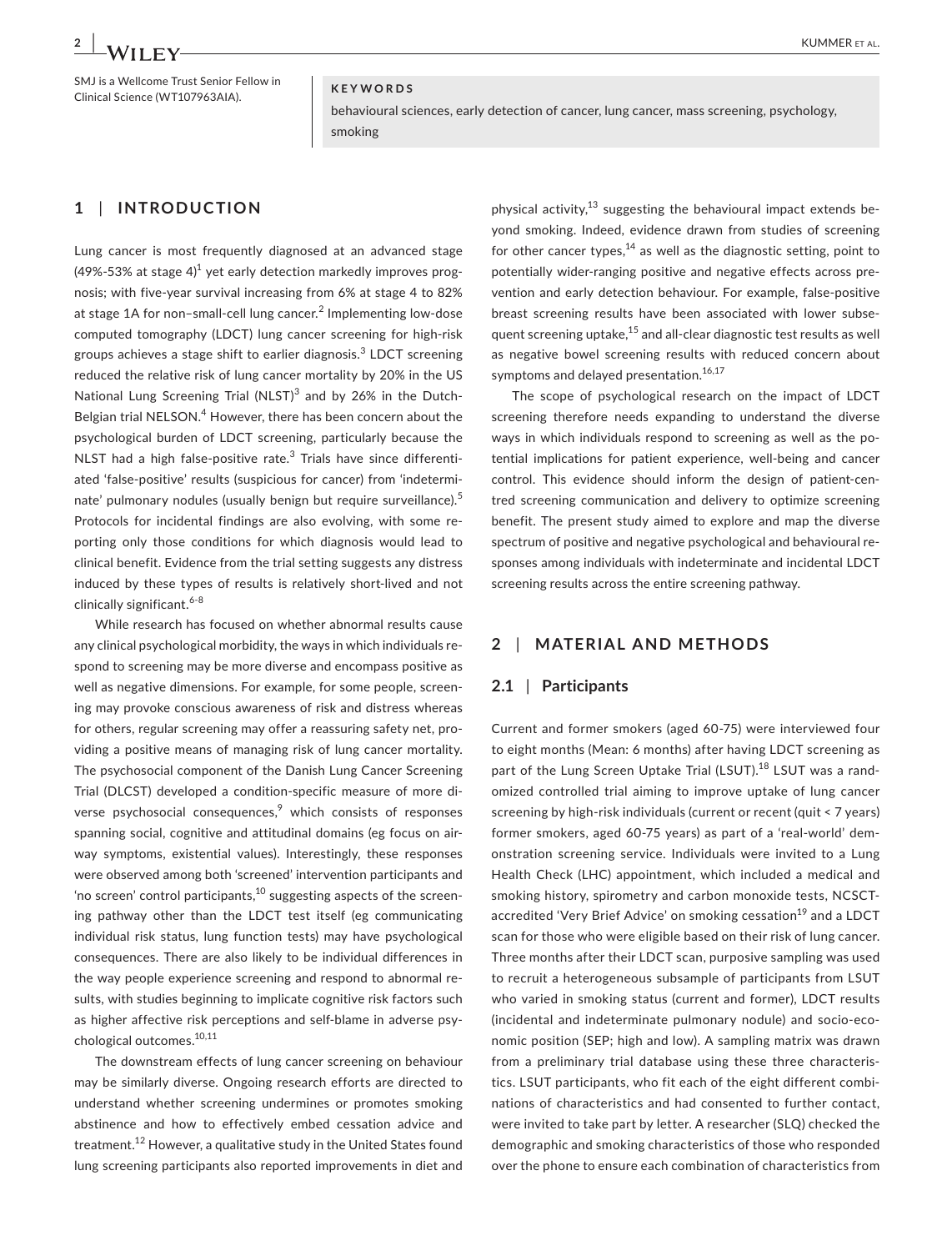the sampling matrix would be represented within the final sample. However, at the time of interview, five of the participants thought to have incidental results described having a clear result and later examination of the final trial database revealed that their results had been downgraded to clear. Although the inclusion of participants with clear results was not part of the planned sampling strategy, data were retained and analysed.

## **2.2** | **Procedure**

Interviews were carried out by SLQ, face-to-face (n = 14) or by telephone (n = 14). A semi-structured topic guide covered (a) experiences of screening and perceived need for support, (b) positive and negative psychological and behavioural responses to the screening process and results, (c) role of perceived stigma and negativity, and (d) anticipated implications for smoking and symptomatic help-seeking. All interviews were audio-recorded and transcribed verbatim. Approval was granted by an NHS Research Ethics Committee (15/LO/1186), and participants provided informed consent.

#### **2.3** | **Analysis**

Data were analysed in NVivo v.11 by SK using a framework approach $^{20}$  to thematic analysis. The primary objective was to explore the spectrum of positive and negative psychological and behavioural responses to lung cancer screening and their potential influences. SK familiarized herself with the data and developed a coding framework inductively using four transcripts to identify important and recurrent themes. The coding framework was reviewed by SLQ using a subset of transcripts and any disagreements were resolved prior to its application to the remaining data. Following coding, data in each transcript were indexed, charted and summarized systematically into themed matrices so that comparisons could be made by smoking status (current, former) and type of LDCT result (indeterminate, incidental). Six randomly selected transcripts were independently coded by SLQ to review the appropriateness of the indexing codes and themes. Any discrepancies in the coding framework were discussed and resolved.

# **3** | **RESULTS**

## **3.1** | **Sample characteristics**

A total of 129 LSUT participants were invited to take part, 55 responded and 28 were selected for interview. Sample characteristics are presented in Table 1. Participants were current or former smokers who had mostly received either incidental or indeterminate LDCT results. Five participants had received clear screening results.

#### **TABLE 1** Sample characteristics

|                                                             | $N = 28$ |
|-------------------------------------------------------------|----------|
| Age, mean (SD)                                              | 66 (4)   |
| Gender, n (%)                                               |          |
| Female                                                      | 13 (46)  |
| Male                                                        | 15 (54)  |
| Ethnicity, n (%)                                            |          |
| White                                                       | 24 (86)  |
| Non-white                                                   | 4 (14)   |
| Education, n (%)                                            |          |
| No formal qualifications/ Left school at or below<br>age 15 | 14 (50)  |
| Completed GCSE/O Levels/A Levels or equivalent/<br>Further  | 6(21)    |
| <b>Completed University degree</b>                          | 8(29)    |
| Marital status, n (%)                                       |          |
| Married/co-habiting                                         | 10 (36)  |
| Single/Separated/Divorced/Widowed                           | 18 (64)  |
| Smoking status, n (%)                                       |          |
| Current smoker                                              | 18 (64)  |
| Former smoker                                               | 10 (36)  |
| Pack years <sup>a</sup> , mean (SD)                         | 48 (35)  |
| Index of Multiple Deprivation (IMD) rank quintile, n (%)    |          |
| Quintile 1 (most deprived nationally)                       | 14 (50)  |
| Quintile 2 (second most deprived)                           | 14 (50)  |
| LDCT result, n (%)                                          |          |
| Indeterminate                                               | 10 (36)  |
| Incidental                                                  | 13 (46)  |
| Clear                                                       | 5(18)    |

Abbreviation: LDCT, low-dose computed tomography.

<sup>a</sup>One pack-year is equivalent to smoking 20 cigarettes of cigarettes every day for one year.

#### **3.2** | **Overview of themes**

The presentation of results is structured by three main themes: (a) psychological responses, (b) behavioural responses and (c) factors influencing psychological and behavioural responses. Psychological responses varied very clearly over the course of the screening pathway, so subthemes relate to the stages of the screening process from LHC invitation to receipt of results. Behavioural responses covered a number of behaviours as well as anticipated behaviours that participants discussed in relation to their experience of screening. In the third theme, we have drawn out factors (independent of stage on the pathway) that appeared to explain the range of positive and negative psychological and behavioural responses observed. The three main themes and subthemes are illustrated in Table 2 and further described below with short illustrative quotes. Reference codes represent participant number (P), type of LDCT result (Nod/ Inc/Cle = Indeterminate pulmonary nodule/ Incidental finding/ Clear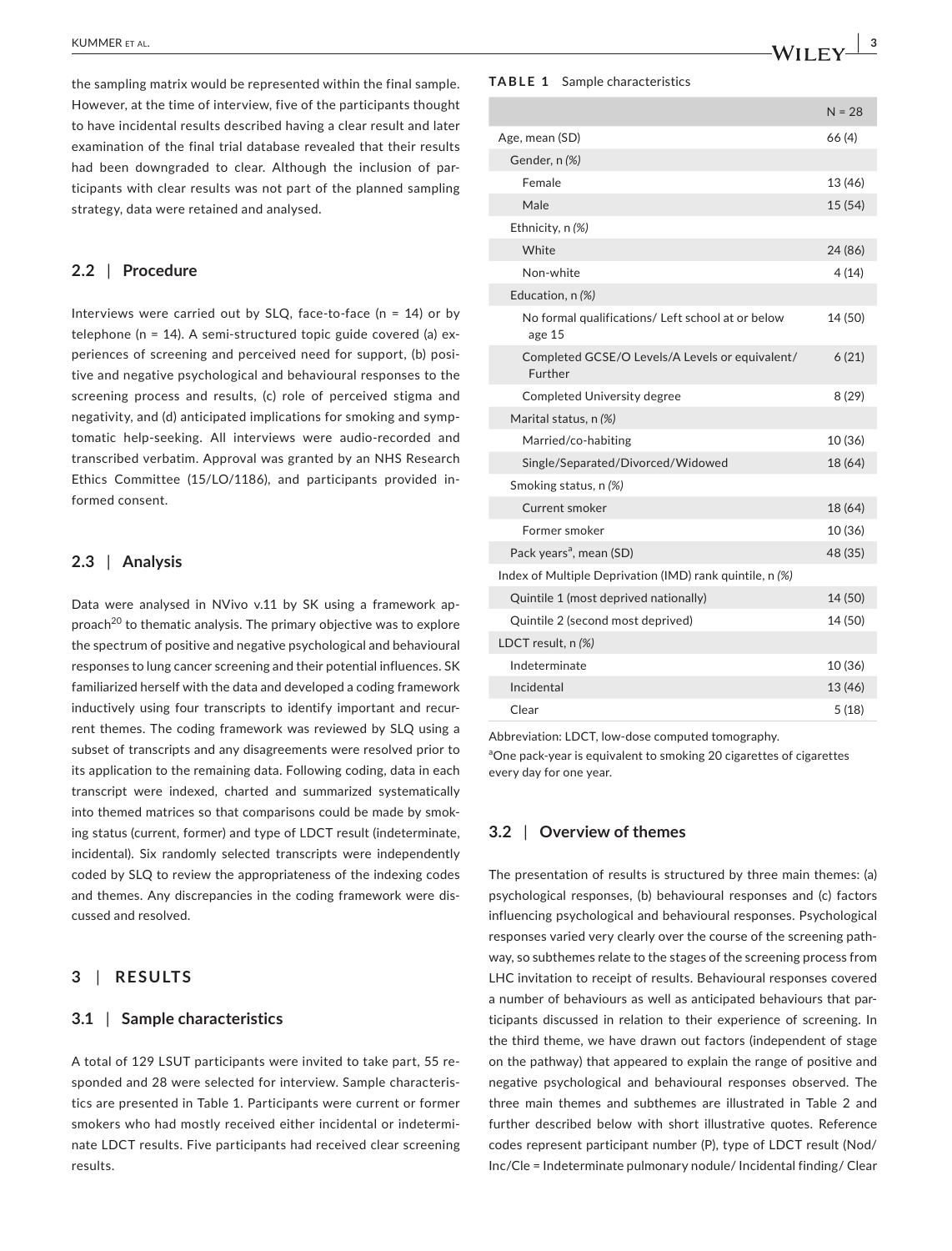# **4 b** *M/II FX/* **b** *CMMER et al.*

#### Psychological responses

- Prior to Lung Health Check (LHC)
- When told about LDCT eligibility
- Spirometry test results
- Waiting for LDCT results
- Receiving LDCT results
- Waiting for and undergoing follow-up tests

#### Behavioural responses

- Future anticipated screening participation
- Future anticipated symptomatic help-seeking
- Smoking behaviour
- Other health behaviours

Factors influencing psychological and behavioural responses

- Existing concerns about lung health and smoking history
- Social support
- Stigma and self-blame
- Negativity and fatalism
- Competing priorities

result) and smoking status (CS/FS = current/former). Our coding frame is also available in File S1.

#### **3.3** | **Psychological responses**

Psychological responses varied along the screening pathway and are presented for each stage.

#### **3.3.1** | **Prior to the Lung Health Check (LHC)**

Most regarded their invitation to the LHC as a positive occurrence and were 'glad it was happening' [P16/Cle/CS], as well as feeling cared for and finding the offer 'comforting*'* [P26/Inc/CS]. Regardless of smoking status, a minority described how they 'didn't really feel concerned' [P08/Nod/FS] or 'worried', with some reporting feeling *'*fine'*, '*relaxed' and *'*happy about going'. Some looked forward to the appointment because they were 'interested to know what the results would be' [P04/Inc/CS]. Indeed, the LHC appeared to increase some participants' perceived control over their respiratory health by providing an opportunity to address pre-existing concerns ('to find out if I've got anything wrong with my lungs' [P22/Nod/FS]), or to establish the cause of medically undiagnosed symptoms ('find what's causing this pain' [P17/Cle/CS]). In this way, screening seemed worry-reducing by setting a process in motion for those who were *'*more anxious before the letter arrived' [P01/Nod/CS]. One participant described how the invitation to LDCT screening was *'*empowering… [the LHC offer was saying] you are important and we want you not to suffer… bringing you out of this enclosed pen' [P19/Inc/CS].

There was some evidence that the invitation letter provoked concern about lung health and risk of lung cancer in the lead up to the appointment, including greater attention to previously unacknowledged symptoms: 'I would be more quick to notice if I was out of breath' [P18/

Inc/CS]. A few current smokers reported feeling 'a bit shocked' [P28/ Inc/CS] or 'a bit anxious' [P16/Inc/CS) when they received the invitation. These feelings appeared to stem from the expectation of 'bad news… Here's where they find out I've got [cancer]' [P16/Inc/CS]. One noted their anxiety was 'because of smoking' [P23/Nod/CS].

#### **3.3.2** | **When told about LDCT eligibility**

Some participants expected to be offered a LDCT scan at their LHC, because this possibility was outlined in the invitation materials or because they perceived their lung health as poor. Others had not expected to be offered a scan, which came as 'a bit of surprise' [P13/ Nod/FS]. Apprehension about being scanned was only raised by one participant who was concerned about the potential result. Instead, participants described reacting positively to being eligible for a LDCT scan; seeing it as an opportunity to find out whether something was wrong with their lungs.

#### **3.3.3** | **Spirometry test results**

The type of spirometry result appeared to have the potential to positively or negatively affect participants' perceptions of their risk of lung cancer and expectations of the type of LDCT result they would receive. Participants described feeling 'more positive' or 'happy' following a normal spirometry result and subsequently felt optimistic about their LDCT result. An abnormal spirometry result caused disappointment, with participants stating how they had felt 'terrible' or how 'this is when [they first] got worried' [P02/Inc/FS]. There was evidence that the effect of spirometry results continued in the longer term, affecting how participants responded psychologically to their LDCT result and any follow-up tests. One participant described how the abnormal spirometry exacerbated their concern about their indeterminate LDCT result, 'playing on my mind constantly with now waiting for the [follow-up] test' [P13/Nod/FS].

#### **3.3.4** | **Waiting for LDCT results**

Extreme anxiety concerning the possible LDCT result was rare. When anxiety was reported, this appeared to be due to fear of 'what the results would show' [P03/Inc/CS] and some worry was considered normal. Instead, some participants expressed how they had felt 'neutral' or 'fine' while waiting and thought about the potential outcome only occasionally, with some deciding: 'it's not really worth worrying until you actually know' [P24/Cle/FS].

#### **3.3.5** | **Receiving LDCT results**

Some perceived that their risk of lung cancer remained just as high following their LDCT results as it had been before: 'I still think it's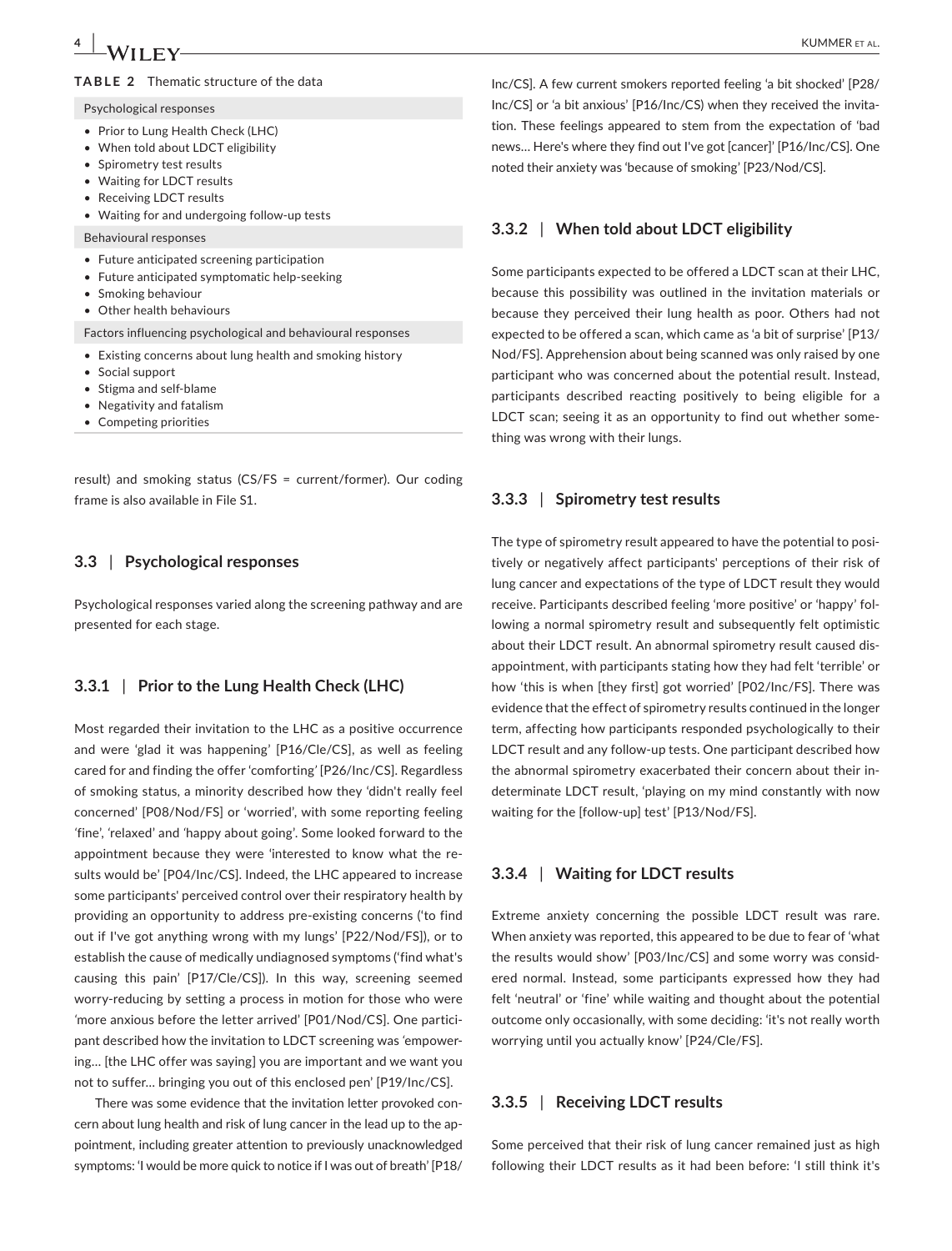pretty high' [P15/Nod/FS]. However, despite knowing that 'lesions aren't necessarily cancerous', there was evidence that some participants with an indeterminate result became preoccupied with the thought that it 'might be cancerous… that little dot on my lung' [P06/Nod/CS]. Those not expecting an abnormal result appeared to be more adversely affected, perhaps because they were less psychologically prepared: 'I wasn't really expecting something like that' [P13/Nod/FS]. There were some however, who perceived their risk as lower, but primarily due to giving up smoking, the LDCT scan diagnosing a previous health concern or because they now paid greater attention to their lung health.

Incidental findings by contrast were frequently interpreted positively as an 'all-clear' for cancer. There were descriptions of *'*having dodged a bullet' [P19/Inc/CS], feeling 'over the moon' [P11/ Inc/CS] or being given a 'second chance' [P25/Inc/CS]. Indeed, some participants were 'relieved there was no cancer' [P04/Inc/ CS] and reassured: 'like getting an MOT to say, well you're cool for the next couple of years… for the rest of your life you're not at a disadvantage' [P19/Inc/CS]. For most, this reassurance appeared to be appropriate and acknowledged as temporary: 'being a smoker you're looking at a matter of time' [P16/Inc/CS]. One participant seemed over-reassured, describing how they 'could afford to be reckless a little bit longer' [P04/Inc/CS]. Nevertheless, there was also evidence that incidental findings drew attention to other ways in which smoking causes risk to health beyond lung disease. For one participant diagnosed with coronary artery calcification, the LHC highlighted that it is 'not just [the] lungs but also [the] heart that is at risk' [P26/Inc/CS].

#### **3.3.6** | **Waiting for and undergoing follow-up tests**

Overall, few concerns were raised by those who underwent surveillance for a pulmonary nodule. Knowing that a follow-up LDCT scan was scheduled or having been psychologically prepared for the possibility of an indeterminate result during the LHC appeared to have provided reassurance. However, for the small minority who did report anxiety, this was significant. One participant described how the 'result is constantly on my mind' and how they 'can't wait for [the follow-up appointment]… because I can finally put my mind at ease' [P13/Nod/FS]. The location of the follow-up appointment being in a cancer clinic caused two participants to infer a cancer diagnosis. Those undergoing diagnostic procedures were understandably more concerned. Of note, one participant reported breathlessness due to anxiety but initially interpreted this as a symptom of lung cancer.

#### **3.4** | **Behavioural responses**

The ways in which participants responded behaviourally also varied. Participants predominantly talked about anticipated future behaviours, but a variety of actual changes to behaviour were also mentioned. These are further outlined in this section.

#### **3.4.1** | **Future anticipated screening participation**

The majority intended to take part in any future lung screening programme, with consensus that screening detects lung cancer in its 'early stages' [P04/Inc/CS] 'rather than when it's too late' [P18/ Inc/CS]. Some current smokers described how taking part in regular screening annually or biennially would 'provide reassurance' and 'peace of mind' [P04/Inc/CS]. However, one participant was uncertain due to their negative experience of their follow-up test procedure: 'because of what I've been through, if another letter came… I might have second thoughts' [P12/Inc/FS].

#### **3.4.2** | **Future anticipated symptomatic help-seeking**

There was little evidence that taking part in LDCT screening undermined the way participants might respond to future lung cancer symptoms. Some recounted how the LHC had made them more attentive to and 'conscious about' [P09/Nod/CS] their lung health. Indeed, many participants, particularly current smokers, indicated that they would promptly seek help from their GP if they were to experience new symptoms, such as 'a persistent cough' [P05/Cle/ FS]. Furthermore, the LHC appeared to encourage symptomatic help-seeking, and in one case, raised awareness of previously unacknowledged lung symptoms. For some participants who had not seen their GP for a long time, the LHC and subsequent results provided individuals with an opportunity to see their GP 'fairly regularly' and to remain in control of their incidental condition which: 'stays in the front of my brain' [P27/Inc/CS]. Nevertheless, a minority described how they anticipated delaying symptomatic presentation, first taking over-the-counter medication or only seeking help when they perceived their symptoms as serious. This was because they did not 'expect the GP to be really expert in lung problems' [P22/Nod/FS] or because they did not want to be 'blocking up the system for people that have got something wrong' [P21/Nod/CS].

#### **3.4.3** | **Smoking behaviour**

Three participants reported that they had stopped smoking either before they attended their LHC (which they set as a date for them to quit: 'It gave me a focus and an impetus' [P19/Inc/CS]) or after receiving an indeterminate result. Some participants mentioned how their motivation to quit was increased by the conversation with the nurse at the LHC appointment, an abnormal spirometry reading or the LDCT scan results.

Conversely for some, being diagnosed with an incidental finding, such as chronic obstructive pulmonary disease (COPD) or coronary artery calcification, did not appear to motivate quitting. A few participants cited that this was because they had not been explicitly told to stop and were not concerned enough by the result and because quitting *'*is all so final' [P04/Inc/CS]. Others, however, expressed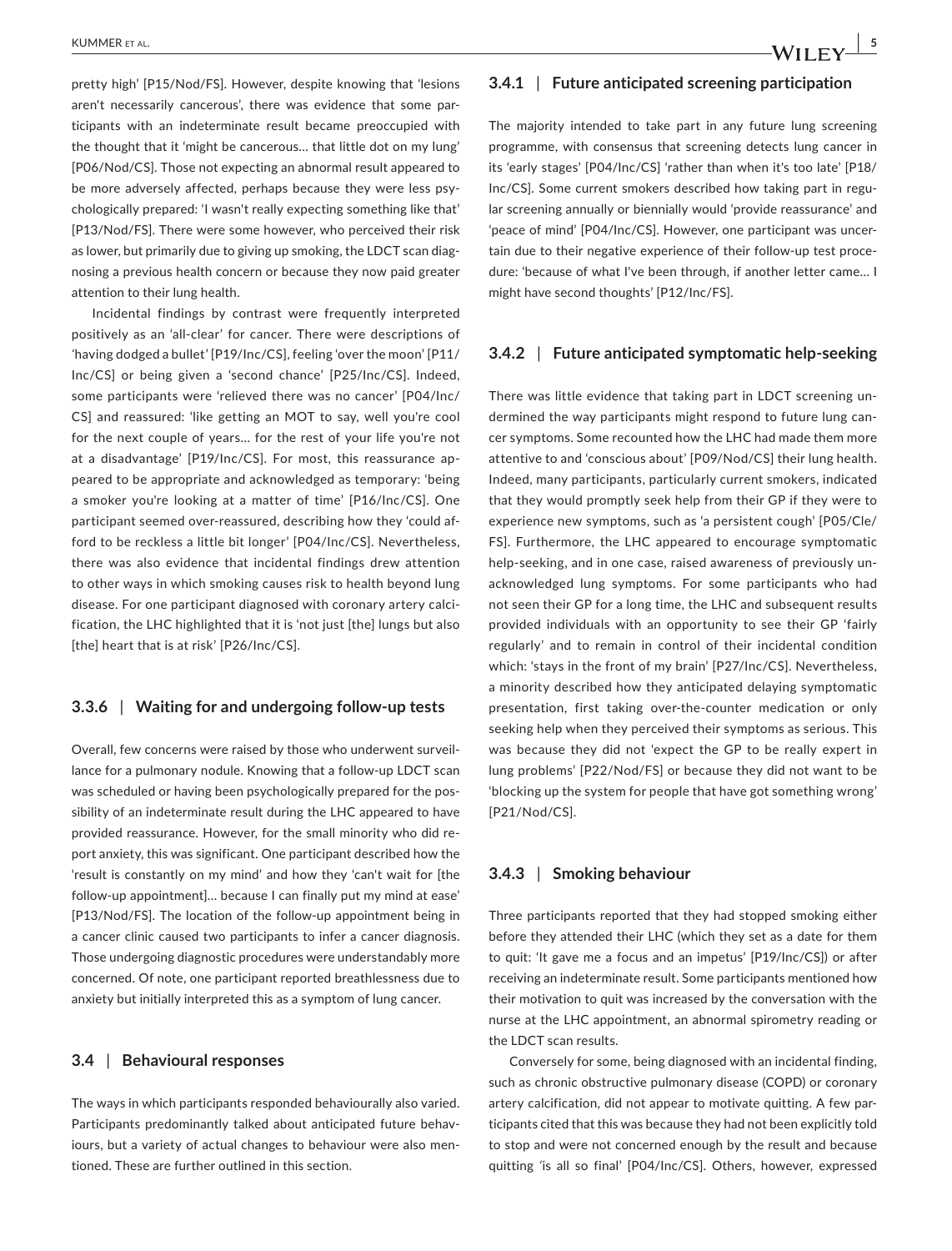being highly motivated to stop smoking but had low confidence in their ability to quit: 'I want to give it up, but I really don't think I can' [P18/Inc/CS]. Instead of quitting, current smokers with an incidental LDCT result tended to report changes to their smoking behaviour, such as cutting down. However, changes in smoking behaviour were not always positive or stable; two participants reported increasing their cigarette consumption while waiting for their LDCT result which appeared to be due to anxiety about their result.

### **3.4.4** | **Other health behaviours**

Some participants reported engaging more frequently in other cancer prevention behaviours following their LHC and LDCT results including exercise, changes to diet and avoiding air pollution. One participant with an incidental respiratory finding also reported avoiding crowded areas to reduce their risk of contracting respiratory viruses. For some, the LHC resulted in an opportunity to take better care of their health by, for example, going to the GP for regular spirometry tests to help monitor lung function. In some cases, these responses appeared to be perceived as compensatory by those who felt unable to stop smoking but wanted to improve their health: 'There's this big hurdle I can't get over with the smoking. Everything else I can have a go at' [P16/Inc/CS].

# **3.5** | **Factors influencing psychological and behavioural responses**

This section outlines the various factors interpreted as influencing participants' responses to the LHC.

# **3.5.1** | **Existing concerns about lung health and smoking history**

Participants with pre-existing concerns about symptoms, who acknowledged their smoking status put them at risk of lung cancer or who had lost a family member to cancer, appeared to be more worried about the LHC and their lung health. These concerns appeared to be motivational, with symptoms such as breathlessness being described as the reason for attending the LHC: *'*I was over 60… I did want a lung function test because I was having difficulty breathing' [P02/Inc/FS]. Existing concerns also appeared to foster positive emotional responses to the subsequent LDCT result; these participants frequently described 'relief', as well as strong intentions to seek help promptly for future symptoms.

On the other hand, a lack of pre-existing concern or symptoms was linked to a corresponding lack of concern about the upcoming LHC 'I didn't really feel concerned… I haven't seen any symptoms or anything of any kind of chest problems' [P08/Nod/FS], feeling 'sanguine' while waiting for the LDCT result [P10/Nod/FS] and expecting the LDCT result to 'show nothing' [P08/Nod/FS]. Participants who perceived

themselves as asymptomatic (not having 'any obvious lung problems, shortness of breath or anything like that' [P22/Nod/FS]) or as having a less significant smoking history, (eg 'never used to smoke so hard' [P06/ Nod/CS], described thinking about their lung health only 'fleetingly, on very rare occasions' [P25/Nod/CS], if at all. A lack of concern due to potential misattribution of symptoms to 'the quality of the cigarettes nowadays' also appeared to adversely affect future help-seeking intentions.

Interestingly, prior concern may have been instrumental in whether an abnormal LDCT result motivated behaviour change. Pre-existing concern about health appeared to motivate positive behaviour change regardless of the type of LDCT result, including motivation to quit or reporting (temporarily) cutting down smoking. However, for those with no prior concerns, an indeterminate result alone did not appear to be sufficient to motivate change in smoking behaviour with two participants noting how they had started to smoke more after temporarily cutting down and appeared to be more likely to engage in compensatory behaviours.

#### **3.5.2** | **Social support**

Participants with partners frequently discussed their LHC invitation with them who often encouraged attendance: 'we both agreed that it would be a good idea' [P13/Nod/FS]. Similarly, one initially reluctant participant had shown the invitation to a community group worker who suggested they attend: 'I was hesitant and […] she said, surely, it's better to know' [P28/Inc/CS]. For some, social support appeared to be influential throughout the screening pathway, including buffering well-being through emotional support, aiding comprehension of LDCT results and supporting positive behaviour change. However, some participants did not discuss their LHC with anyone, explaining that they 'don't discuss health problems' [P02/Inc/FS] or how they 'didn't want to worry anyone' [P23/Nod/CS].

#### **3.5.3** | **Stigma and self-blame**

Links between stigma and smoking were evident: 'they [healthcare professionals] are not going to bother with people who smoke' [P20/Nod/ CS]. Notably, two participants displayed feelings of guilt to the extent that they felt they 'deserved' lung cancer. These perceptions appeared to provoke greater worry about the potential LDCT result, higher affective risk perceptions and lack of reassurance from a LDCT result showing no lung cancer. Indeed, some participants expressed gratitude for receiving an incidental finding: 'it makes me feel that I was quite lucky' [P12/Inc/FS], while another remained pessimistic, thinking that a lung cancer diagnosis was only 'a matter of time' [P16/Inc/CS].

#### **3.5.4** | **Negativity and fatalism**

Current smokers, in particular, held negative views about the state of their respiratory health which seemed to foster worry about LDCT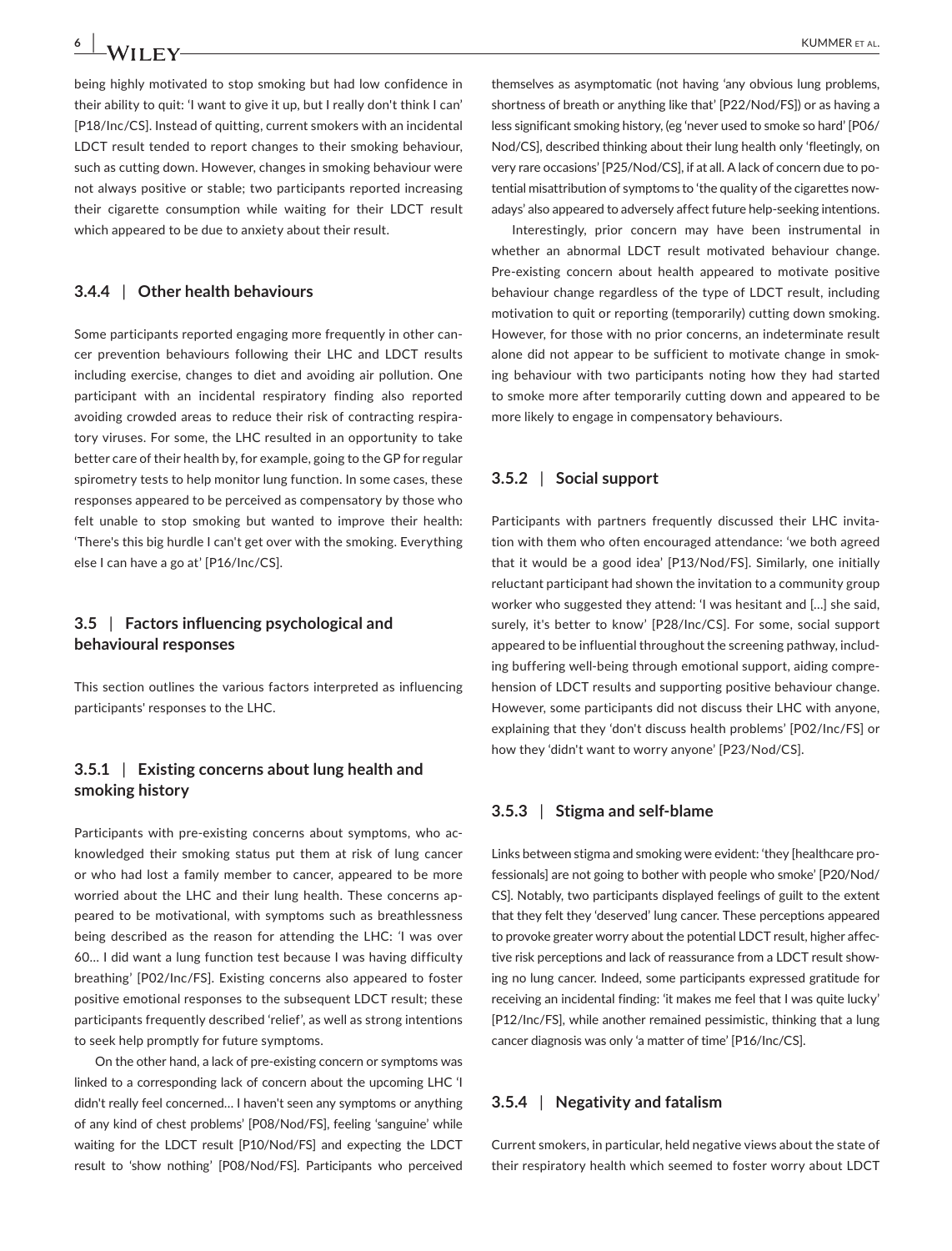results and higher perceived risk of lung cancer. Concern about irreversible harm caused by smoking meant many 'expected the worst' [P15/Nod/FS], with one participant fatalistically accepting that 'there is lung cancer in my future somewhere' [P04/Inc/CS]. Lung cancer was perceived as a death sentence by some participants, with one explaining that the word 'cancer means death' to their generation [P16/Inc/CS]. There was evidence that this negativity led to hesitancy in seeking social support for a follow-up appointment, because 'cancer is such an awful thing' [P23/Nod/CS].

However, an initially negative and fatalistic outlook appeared to lead to positive psychological responses following the LDCT result, including feeling 'pleased' [P21/Nod/CS] or 'relieved' [P04, Incidental, CS]. Furthermore, four of these participants changed their smoking behaviour, either by temporarily cutting down or by attempting to quit; suggesting that the contrast of positive news against fatalistic expectations could be a catalyst for motivating positive health behaviour change.

#### **3.5.5** | **Competing Priorities**

Two participants were focused on their other existing medical conditions and consequently the LDCT results were considered relatively unimportant: 'I've got so many things wrong with me… just another thing' [P12/Inc/FS], whereas another individual diagnosed with an indeterminate result revealed that they thought 'about it more because I wasn't expecting it to be a cause for concern' [P10/Nod/FS]. Similarly, others mentioned that the invitation to the LHC, although it was readily embraced and acted upon, came when they had been faced with challenging life circumstances such as a daughter's cancer diagnosis.

# **4** | **DISCUSSION**

This study broadens our understanding of the psychological and behavioural impact of LDCT lung cancer screening. We identified a more diverse spectrum of responses experienced throughout all stages of the screening pathway than has been described previously. As expected, these varied widely encompassing positive responses as well as negative responses, with wider-reaching anticipated implications for future prevention and early detection behaviour. Individual differences in response appeared to be influenced by the type of LDCT result, existing concerns and expectations about health, negative beliefs and perceived stigma, as well as social support and competing priorities.

We observed psychological responses to all stages of the screening pathway, not just the LDCT results, including the invitation letter, communication of risk-based LDCT eligibility and the spirometry test. Importantly, these responses appeared to have implications for how individuals subsequently responded to their LDCT screening test and results. For example, the type of spirometry result received (ie normal or abnormal) generated an emotional response which

seemed to either positively or negatively affect individuals' perceptions of their lung cancer risk, their motivation to stop smoking, their expectations for their LDCT result and their degree of concern about cancer after receiving an indeterminate LDCT result. Similarly, the initial invitation letter appeared to instigate varied responses including quit attempts, heightened attention to respiratory symptoms, empowerment over one's respiratory health and raised concern among those with fatalistic perceptions of lung cancer. While we could have organized the psychological responses in a different way, presenting these findings by stage highlights the importance of evidence-based communication at earlier stages of the screening pathway too (eg at first invitation and during the preceding LHC), when there may be potential to psychologically prepare individuals for the different LDCT results as well as opportunities to promote behaviour change. Further research is needed to understand the ways in which these responses interact across different stages of the screening pathway.

Regarding the impact of LDCT results more specifically, existing studies have found that receiving an 'all-clear' result after investigations for a suspicious symptom or a negative bowel cancer screening result increases the likelihood of individuals appraising subsequent symptoms as benign<sup>16,17</sup> and delaying help-seeking. In the present study, participants reported becoming more attentive to symptoms and their respiratory health, with only a minority expressing lower concern about future symptoms. Current smokers appeared to be most likely to anticipate seeking help promptly; a group that has been found to be less likely to seek help for lung cancer symptoms compared with non-smokers in previous research. $21$  Our participants' accounts were hypothetical, and those who attend screening may be more proactive in seeking help than the general population. Nevertheless, these findings suggest there may be something about the screening process that fosters symptom awareness, which could provide an opportunity to encourage prompt presentation among a high-risk group.

Participants with indeterminate results reported increases in distress consistent with previous research.<sup>6,8,22</sup> However, there was an apparent lack of concern about incidental findings (eg COPD) among some participants who were understandably pleased their scan showed no sign of lung cancer but in some cases regarded this an 'all-clear' for their respiratory health. This suggests that incidental findings carry low risk of psychological distress which is reassuring, but also implies risk of over-reassurance akin to 'clear' screening results raised by a previous study. $^{23}$  Indeed, current smokers with an incidental finding more frequently reported cutting down on smoking rather than making a quit attempt compared with those who had indeterminate results. Communicating incidental results may therefore be an opportunity to capitalize on the initially positive emotional response to motivate positive behaviour change that could ultimately halt disease progression.

Indeed, our findings suggest the LDCT screening pathway could provide multiple opportunities to support cancer prevention. Those participants, who stopped smoking, did so at different points along the pathway including after receiving the initial invitation letter as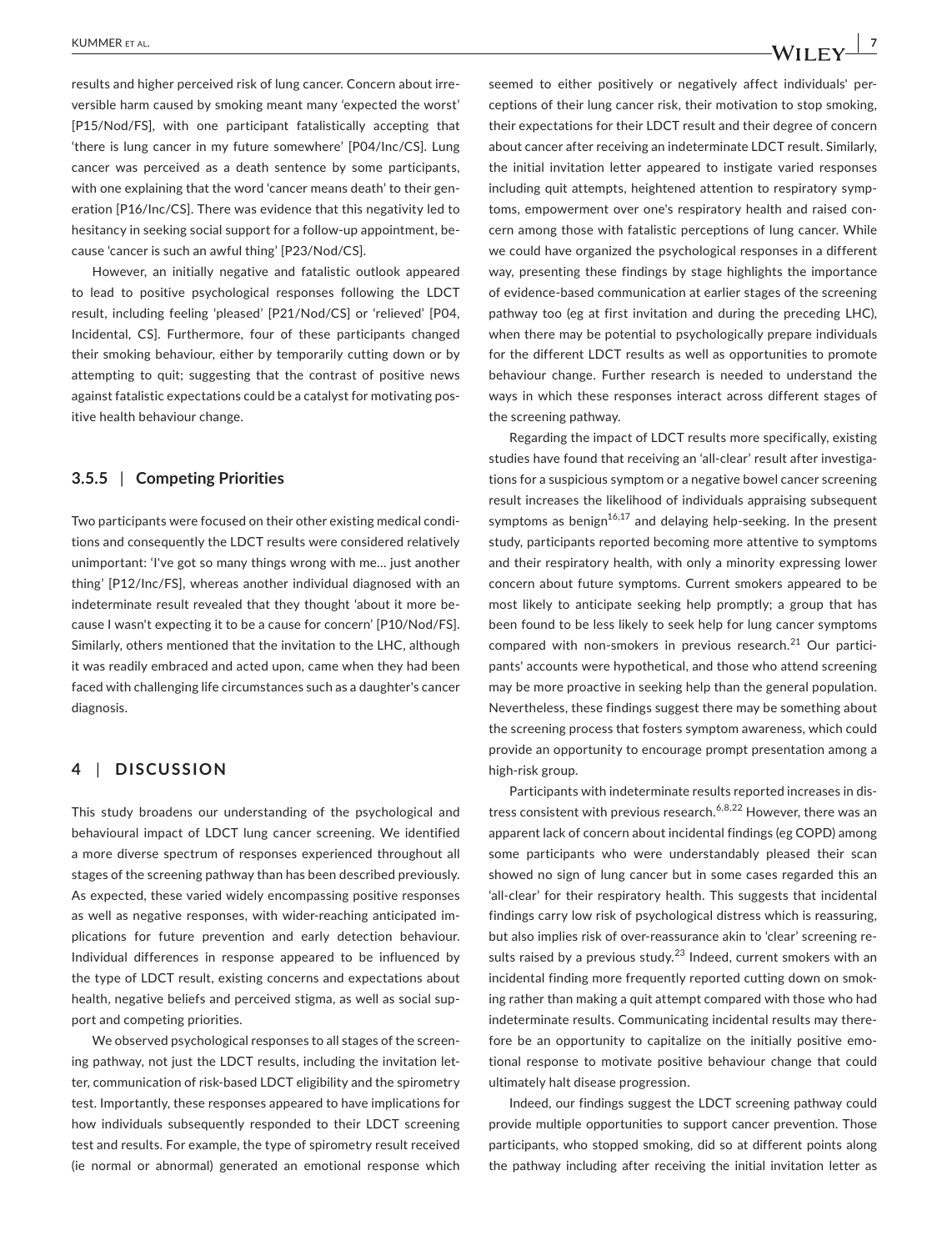well as following indeterminate results. There was also evidence of improvements in exercise and diet supporting findings from a previous US qualitative study.<sup>13</sup> Indeed, other studies have proposed cancer screening as a largely acceptable context for providing advice about multiple behavioural risk factors $24$  and some degree of behaviour change was observed without intervention by one study.<sup>25</sup> Integrating a broader cancer prevention approach may be especially beneficial for lung cancer screening participants given existing data showing that behavioural risk factors cluster. For example, those who smoke are also less likely to be physically active or drink within recommended alcohol limits.<sup>26,27</sup> Further research is needed to quantify these responses and understand how to best provide and integrate advice and signposting to support within lung screening services.

While this study focused on the psychological and behavioural responses that high-risk individuals had to screening, there are other possible types of consequences that were not studied. These could include physical (eg exposure to radiation) or financial harms, as proposed in Harris and colleagues' taxonomy.<sup>28</sup> Future work will be needed to explore how these other types of harm might affect individuals' psychological and behavioural responses along the screening pathway. We used purposive sampling and recruited from a 'real-world' demonstration pilot of lung cancer screening; strategies intended to increase the ecological validity of our results. Nevertheless, it should be acknowledged that LSUT participants may differ from the wider lung screening population as the eligibility criteria were purposefully narrower; recruiting a relatively older (aged 60- 75) cohort of predominantly current smokers and recently quit former smokers living within the two most deprived quintiles nationally. This means the data reported here may not fully reflect the range of views and experiences of lung screening attenders. Our sample is also likely to be subject to self-selection bias as our participants volunteered to be interviewed. We cannot rule out the possibility that those who did not take part would have reported different responses to lung screening. Furthermore, while a minority of our participants received a clear LDCT result, we focused on individuals with indeterminate and incidental findings, and so further research is needed to better understand responses among those who receive a clear screening result. Finally, our findings may be subject to recall bias, which may have led participants to recall fewer responses and of a lower intensity.

In conclusion, the ways in which individuals respond to LDCT screening both psychologically and behaviourally are more diverse than have been described by previous studies and span the entire pathway, beginning with the screening invitation. The ways in which screening is delivered by health-care professionals and communicated to participants should therefore be evidence-based and patient-centred at every stage, not just at the LDCT test. Importantly, negative responses may be reduced through psychological preparation for the different types of screening results and there is potential to capitalize on positive responses to support positive behaviour change in cancer prevention, symptom awareness and screening adherence. The present findings should help direct a broader psychological research agenda driven to optimize patient benefit from LDCT lung cancer screening.

#### **ACKNOWLEDGEMENTS**

We would like to acknowledge the substantial intellectual contribution made to the study design by Professor Jane Wardle, who passed away prior to its conduct. We would also like to thank all of the study participants who kindly gave up their time to be interviewed.

#### **CONFLICT OF INTEREST**

SK, JW, JC and SLQ declare no conflicts of interest. MR and SMJ are supported by funding from a commercial US health-care company (GRAIL Inc) as part of funding for a large trial of low-dose CT screening, called the 'SUMMIT Study'. SQ collaborates on the SUMMIT Study. SMJ has been paid by Astra Zeneca, BARD1 Bioscience and Achilles Therapeutics for being an Advisory Board Expert and travel to one US conference. SMJ receives grant funding from Owlstone for a separate research study. MR has received travel funding for a conference from Takeda and an honorarium for speaking at an educational meeting from Astra Zenica. All authors perceive that these disclosures pose no academic conflict for this study. All authors declare no other relationships or activities that could appear to have influenced the submitted work.

#### **DATA AVAILABILITY STATEMENT**

The data that support the findings of this study are available from the corresponding author upon reasonable request.

#### **ORCID**

*Samantha L. Quaife* <https://orcid.org/0000-0002-4918-6382>

#### **REFERENCES**

- 1. Cancer Research UK. Lung cancer incidence statistics. [http://www.](http://www.cancerresearchuk.org/health-professional/cancer-statistics/statistics-by-cancer-type/lung-cancer/incidence#ref-5) [cancerresearchuk.org/health-professional/cancer-statistics/stati](http://www.cancerresearchuk.org/health-professional/cancer-statistics/statistics-by-cancer-type/lung-cancer/incidence#ref-5) [stics-by-cancer-type/lung-cancer/incidence#ref-5.](http://www.cancerresearchuk.org/health-professional/cancer-statistics/statistics-by-cancer-type/lung-cancer/incidence#ref-5) 2015, Accessed May 13, 2019.
- 2. Goldstraw P, Chansky K, Crowley J, et al. The IASLC lung cancer staging project: proposals for revision of the TNM stage groupings in the forthcoming (eighth) edition of the TNM classification for lung cancer. *J Thorac Oncol*. 2016;11:39-51.
- 3. National Lung Screening Trial Research Team, Aberle DR, Adams AM, et al. Reduced lung-cancer mortality with low-dose computed tomographic screening. *N Engl J Med* 2011;365:395-409.
- 4. NELSON. NELSON Study Shows CT Screening for Nodule Volume Management Reduces Lung Cancer Mortality by 26 Percent in Men, 2018. [https://wclc2018.iaslc.org/media/2018%20WCLC%20](https://wclc2018.iaslc.org/media/2018 WCLC Press Program Press Release De Koning 9.25 FINAL .pdf) [Press%20Program%20Press%20Release%20De%20Koning%20](https://wclc2018.iaslc.org/media/2018 WCLC Press Program Press Release De Koning 9.25 FINAL .pdf) [9.25%20FINAL%20.pdf.](https://wclc2018.iaslc.org/media/2018 WCLC Press Program Press Release De Koning 9.25 FINAL .pdf) Accessed May 13, 2019.
- 5. Baldwin DR, Duffy SW, Wald NJ, Page R, Hansell DM, Field JK. UK Lung Screen (UKLS) nodule management protocol: modelling of a single screen randomised controlled trial of low-dose CT screening for lung cancer. *Thorax*. 2011;66:308-313.
- 6. Brain K, Lifford KJ, Carter B, et al. Long-term psychosocial outcomes of low-dose CT screening: results of the UK Lung Cancer Screening randomised controlled trial. *Thorax*. 2016;71:996-1005.
- 7. Gareen IF, Duan F, Greco EM, et al. Impact of lung cancer screening results on participant health-related quality of life and state anxiety in the National Lung Screening Trial. *Cancer*. 2014;120:3401-3409.
- 8. van den Bergh KAM, Essink-Bot ML, Borsboom GJJM, et al. Longterm effects of lung cancer computed tomography screening